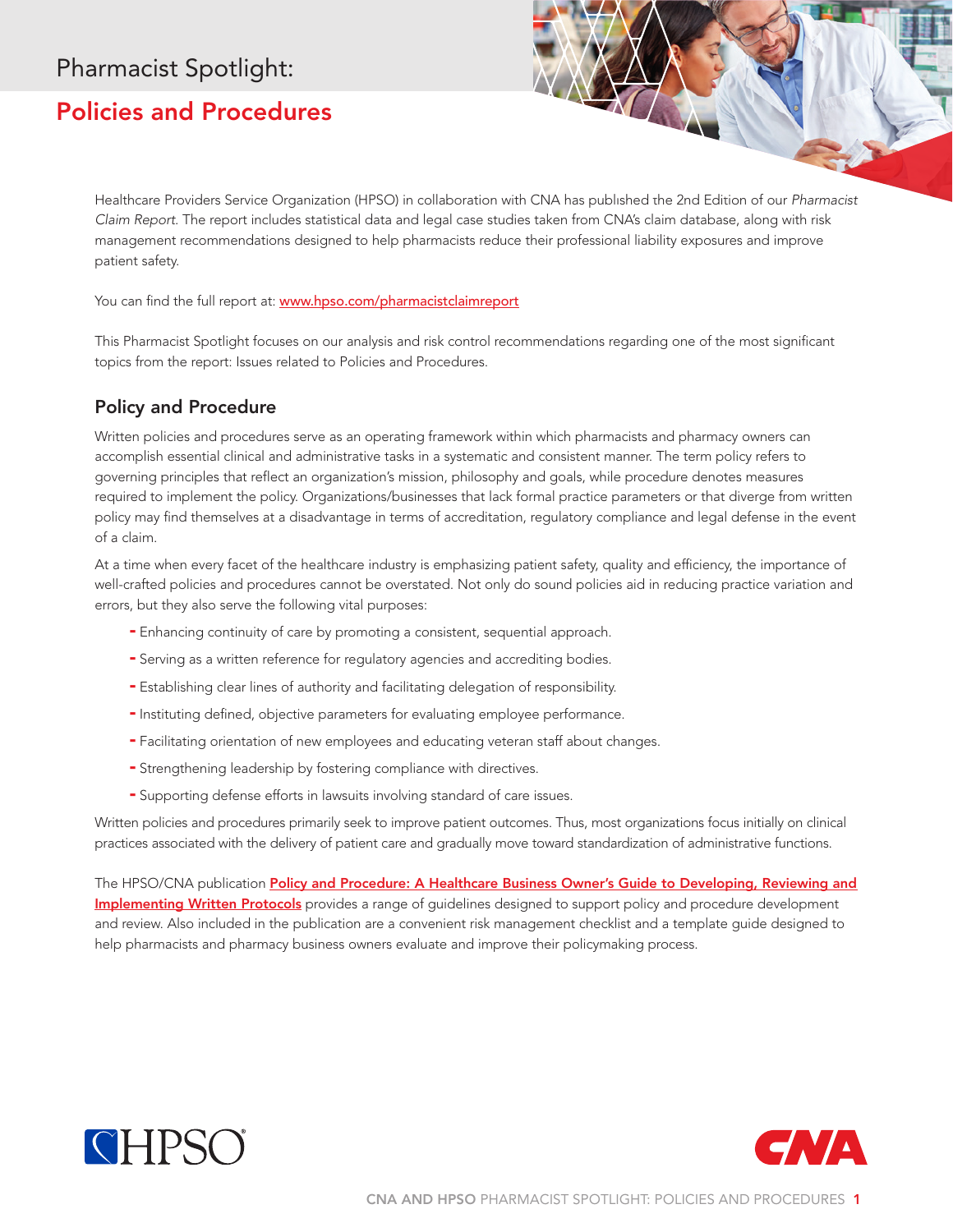## Risk Management Self-assessment Checklist for Pharmacy Business Owners

The following abbreviated checklist, selected to focus on policies and procedures, can serve as a starting point for pharmacists and pharmacy business owners seeking to evaluate and improve their policymaking process.

| <b>RISK MANAGEMENT STRATEGIES</b>                                                                                                           | <b>YES/NO</b> | <b>COMMENT/ACTION PLAN</b> |
|---------------------------------------------------------------------------------------------------------------------------------------------|---------------|----------------------------|
| <b>Drafting Policies and Procedures</b>                                                                                                     |               |                            |
| When drafting policies and procedures, leadership is careful to:                                                                            |               |                            |
| - Follow an approved template, style and format.                                                                                            |               |                            |
| - Focus on patient/client safety issues.                                                                                                    |               |                            |
| - Write at an accessible, non-expert level to maximize readership.                                                                          |               |                            |
| - Use clear and concise language.                                                                                                           |               |                            |
| - Link new policies and procedures to other organizational documents.                                                                       |               |                            |
| - Comply with federal and state regulations.                                                                                                |               |                            |
| - Assign specific responsibilities to staff categories rather than<br>named individuals.                                                    |               |                            |
| - Create statements that are informative, self-explanatory,<br>practical and realistic.                                                     |               |                            |
| - Avoid conflicting or interfering with existing practices and protocols.                                                                   |               |                            |
| <b>Maintenance of Policies and Procedures</b>                                                                                               |               |                            |
| Existing policies and procedures are reviewed on a regular basis to<br>ensure their effectiveness and alignment with actual practice.       |               |                            |
| Dates of policy implementation, review and revision are documented.                                                                         |               |                            |
| <b>Retention of Policies and Procedures</b>                                                                                                 |               |                            |
| Policy statements are retained for a set period in conformity with<br>federal, state, local and institutional requirements.                 |               |                            |
| Outdated or modified policies and procedures are properly archived<br>for later retrieval in case of litigation.                            |               |                            |
| <b>Staff education</b>                                                                                                                      |               |                            |
| Relevant policies and procedures are provided to newly hired staff<br>during initial orientation.                                           |               |                            |
| Staff members review policies and procedures on a regular basis and<br>acknowledge in writing that they have read them and understand them. |               |                            |
| Staff members are educated about new or revised policies and<br>procedures prior to their implementation.                                   |               |                            |
| All records concerning staff education about policies and procedures are<br>retained in personnel files.                                    |               |                            |